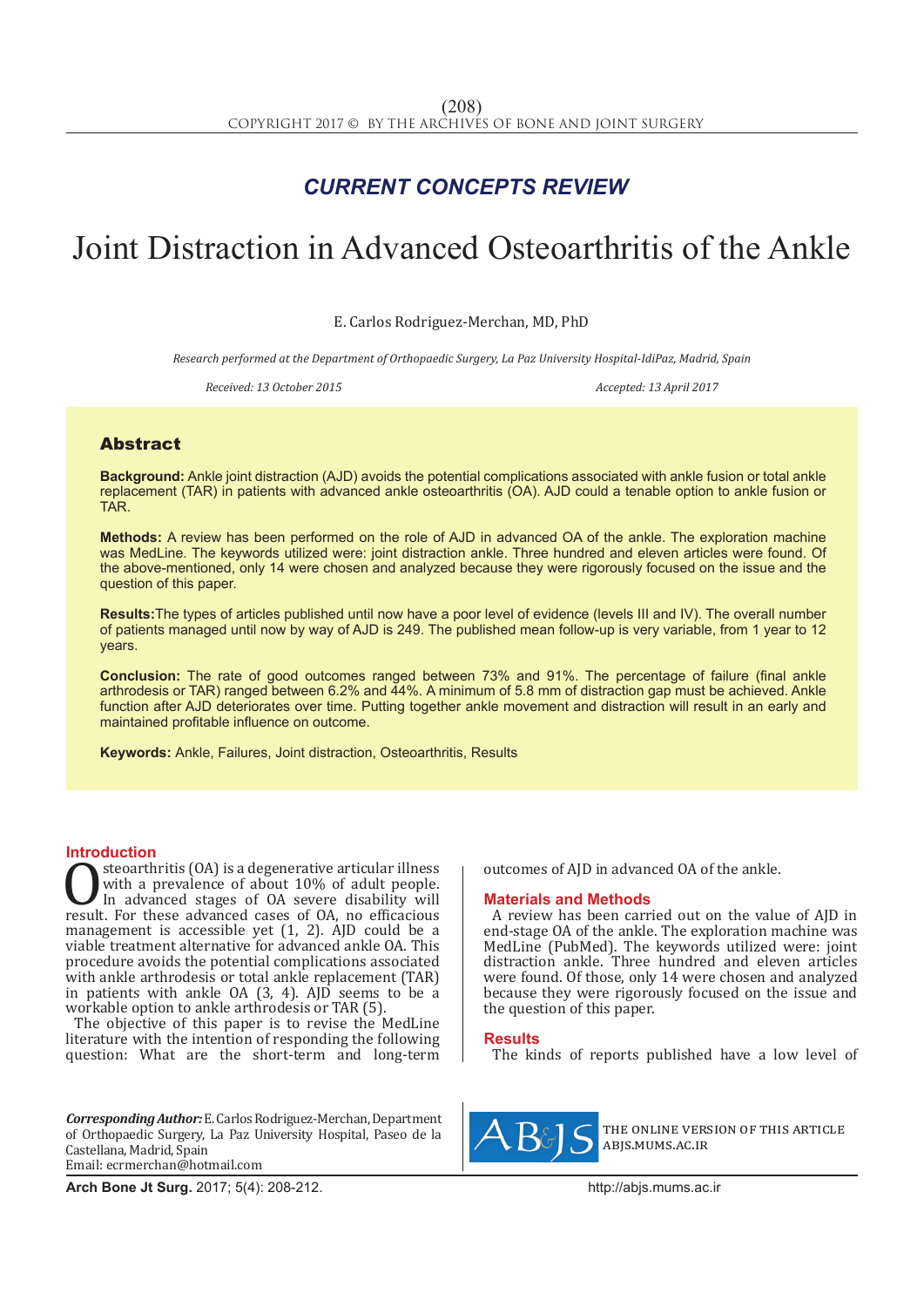THE ARCHIVES OF BONE AND JOINT SURGERY. ABJS.MUMS.AC.IR | JOINT DISTRACTION IN ANKLE OSTEOARTHRITIS VOLUME 5. NUMBER 4. JULY 2017

evidence (levels III and IV).

In 1978 Judet and Judet reported a hinge distraction device which permitted physiological mobility of articulations after surgical techniques such as arthrolysis or arthroplasty (6). They observed that the use of the device permitted the generation of fibrous tissue between the bonny ends.

In 1995 van Valburg et al performed AJD for three months with an Ilizarov external fixator in 11 patients with ankle post-traumatic osteoarthritis to aim to retard the necessity of an arthrodesis (1). They found clinical amelioration in pain and movement for a mean of 2 years, with an increment in the ankle joint space.

In 1999 van Valburg et al published that Ilizarov joint distraction was a encouraging technique for advanced ankle OA, at least retarding the necessity of an ankle fusion (7). Taking into account the high incidence of OA and the lack of a solution for this illness, Ilizarov joint distraction as a remedy for OA may have great therapeutic, social and economical influence.

Thirty-eight patients with advanced ankle OA who were being intended for ankle fusion were treated with AJD by Marijnissen et al (8). In addition, they compared AJR with ankle debridement. The mean follow-up was 2.8 years). Meaningful clinical profit was observed in 75% of patients. The amelioration raised over time. Radiological assessment demonstrated augmented joint space width and diminished subchondral sclerosis. Besides, AJD exhibited superior results than ankle debridement.

In 2005 Ploegbaers et al reviewed twenty-two patients with advanced ankle OA managed with AJD (Ilizarov external fixator) (9). There were 27% of failures. In 73% of patients substantial clinical amelioration was observed for at least 7 years.

In 2008 Paley et al reviewed 32 patients who underwent AJD and found that 78% of patients preserved their ankle movement and had no pain to sporadic moderate pain that can be treated usually with NSAIDs (10). Only one necessitated an ankle arthrodesis, and only one required a TAR.

In 2009 Tellisi et al analyzed 23 patients who underwent AJD (11). The mean age of their series was 43 years. Follow-up was 30 months on average. Adjuvant surgical procedures were carried in 16 cases including Achilles tendon lengthening (five), ankle arthroscopy (four), open arthrotomy (one), and supramalleolar tibial and distal fibular osteotomy to correct distal tibial deformity (six). Twenty-one patients (91%) proclaimed ameliorated pain. The mean preoperative AOFAS score was 55, and the mean postoperative score was 74 (significant difference). SF-36 scores demonstrated moderate amelioration in all elements. Total ankle motion was preserved in all patients with amelioration in the range of motion in five patients who commenced with mild equinus contractures. Only two of the patients went through ankle arthrodesis following AJD.

In 2011 Intema et al reported twenty-six patients with severe post-traumatic ankle osteoarthritis who had been treated with AJD for 3 months (Ilizarov external fixator)

(12). Subchondral sclerosis with local cysts was observed in baseline scans. At 1 and 2 years of follow-up, a general lessening in bone density (-23% and -21%, respectively) was encountered. AJD resulted in a reduction in pain and functional deficiency. Ameliorations in clinical results were best connected with dissolution of low-density (cystic) zones.

Thirty-six patients were randomized by Saltzman et al to surgical management with either immovable AJD or AJD with motion (13). The series was followed for 24 months after removing the external fixator (EF). The Ankle Osteoarthritis Scale (AOS) was recorded. Two years after EF removal, patients in both groups showed substantial amelioration compared with the status prior to AJD. Patients treated with motion-distraction showed substantially better AOS scores than patients treated with fixed-distraction at 26, 52, and 104 weeks follow-up. At 104 weeks, the motion-distraction patients had a general mean amelioration of 56.6% in the AOS score, while the fixed-distraction patients had a mean amelioration of 22.9%.

In 2014, Marijnissen et al performed a survival analysis of 25 patients with 12 years of follow-up (14). Regression analyses were utilized to prognosticate failures and clinical profit at 2 years after AJD. Survival analysis demonstrated that 44% of the patients failed, 17% in 2 years and 37% in 5 years following AJD. Survival analysis in subgroups demonstrated that the failure rate was only distinct in female gender (30% at 2 years) versus male gender (after 11 years still no 30% failure). Female gender was preindicative of failure 2 years following AJD (multivariate analyses). Gender and functional limitation at baseline anticipated more pain. Functional limitation and pain at baseline were correlated with more functional limitation. AJD showed a long-term clinical favorable result. However, the percentage of failure was substantial over the years. Women had a greater possibility of failure during follow-up.

In 2015 Nguyen et al analyzed 29 patients (minimum follow-up of 5 years, mean 8.3 years) (15). Sixteen (55%) of the 29 patients still had the natural ankle articulation while 13 patients (45%) had went through either ankle fusion or TAR. Positive predictors of ankle survival were the following: a better Ankle Osteoarthritis Scale (AOS) score at 2 years, older age at the time of surgery, and immovable distraction. Radiological examination and advanced imaging demonstrated worsening of ankle OA at the time of final follow-up. Table 1 summarizes main characteristics and outcomes of the literature.

Regarding the amount of distraction required in AJD, the results reported by Fragomen et al in a cadaver study suggested that if the radiological articular space of on a standing X-ray of an ankle going through AJD exhibits a minimum of 5.8 mm of distraction gap, then there will be no contact between articular surfaces throughout full weight-bearing (16). Therefore, 5 mm of radiological articular space, as proposed historically, could not be appropriate to preclude contact of the articular surfaces throughout weight-bearing.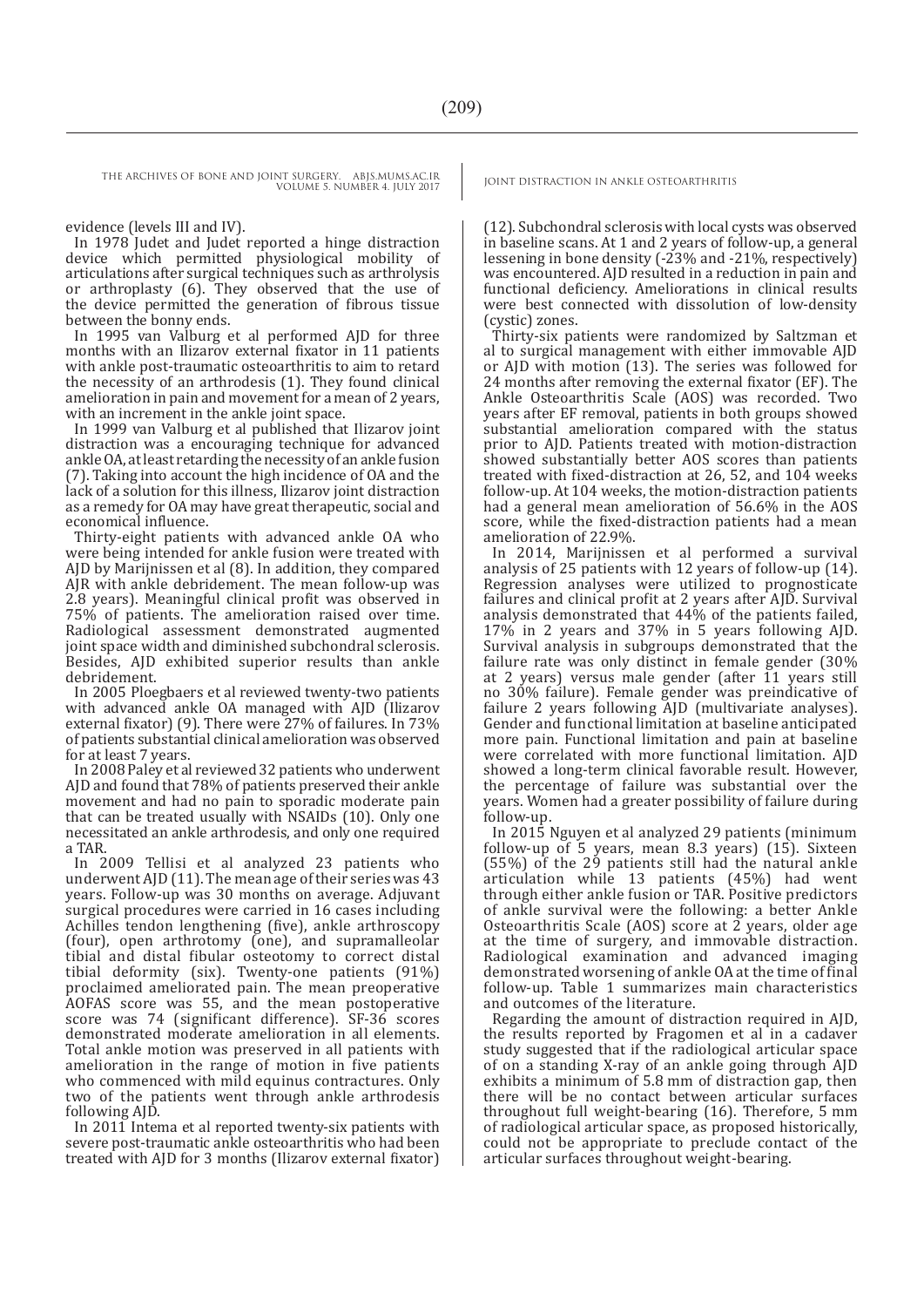JOINT DISTRACTION IN ANKLE OSTEOARTHRITIS THE ARCHIVES OF BONE AND JOINT SURGERY. ABJS.MUMS.AC.IR VOLUME 5. NUMBER 4. JULY 2017

| Table 1. Main data and results in the literature on ankle joint distraction (AJD) for advanced ankle osteoarthritis (OA) |                                     |             |                        |                      |                   |                                                                                                                                                                                                                                                                                                                                                                                                                                                                                                                                                                                     |                                                                                                                                                                                                                                                                                       |                                                                                                                                                                                               |
|--------------------------------------------------------------------------------------------------------------------------|-------------------------------------|-------------|------------------------|----------------------|-------------------|-------------------------------------------------------------------------------------------------------------------------------------------------------------------------------------------------------------------------------------------------------------------------------------------------------------------------------------------------------------------------------------------------------------------------------------------------------------------------------------------------------------------------------------------------------------------------------------|---------------------------------------------------------------------------------------------------------------------------------------------------------------------------------------------------------------------------------------------------------------------------------------|-----------------------------------------------------------------------------------------------------------------------------------------------------------------------------------------------|
| Author (year)<br>(Ref)                                                                                                   | $\mathbf{N}^\mathbf{0}$<br>patients | Mean<br>age | Time of<br>distraction | Associated<br>motion | Mean<br>follow-up | <b>Clinical result</b>                                                                                                                                                                                                                                                                                                                                                                                                                                                                                                                                                              | <b>Imaging result</b>                                                                                                                                                                                                                                                                 | Rate of failure                                                                                                                                                                               |
| Van Valburg<br>$(1995)$ $(1)$                                                                                            | 11                                  | NA          | 3 months               | No                   | 2 years           | Clinical improvement in pain and<br>mobility                                                                                                                                                                                                                                                                                                                                                                                                                                                                                                                                        | An increase in the joint space<br>was found                                                                                                                                                                                                                                           | NA                                                                                                                                                                                            |
| Marijnissen<br>$(2002)$ $(8)$                                                                                            | 38                                  | NA          | NA                     | No                   | 2.8 years         | Clinical benefit was found in 75% of the<br>patients. The improvement increased<br>over time.                                                                                                                                                                                                                                                                                                                                                                                                                                                                                       | Increased joint space width and<br>decreased subchondral sclerosis<br>were encountered.                                                                                                                                                                                               | NA                                                                                                                                                                                            |
| Ploegmakers<br>$(2005)$ $(9)$                                                                                            | 27                                  | NA          | NA                     | No                   | NA                | In 73%, improvement in all clinical<br>parameters was maintained for at<br>least 7 years.                                                                                                                                                                                                                                                                                                                                                                                                                                                                                           | NA                                                                                                                                                                                                                                                                                    | 27%                                                                                                                                                                                           |
| Paley (2008)<br>(10)                                                                                                     | 32                                  | NA          |                        |                      | NA                | 78% of patients had maintained<br>their ankle ROM and have no pain to<br>occasional moderate pain that can be<br>managed generally with NSAIDs alone.<br>Only one required an ankle fusion, and<br>only one was converted to a TAR                                                                                                                                                                                                                                                                                                                                                  | NA                                                                                                                                                                                                                                                                                    | 6.2 % (one required<br>an ankle fusion,<br>and one had to<br>be converted to<br>an ankle joint<br>replacement.                                                                                |
| Tellisi (2009)<br>(11)                                                                                                   | 25                                  | 43          | NA                     | No                   | 30 months         | 91% reported improved pain. ROM<br>was maintained in all patients with<br>improvement in the functional arc of<br>motion in five patients who started<br>with mild equinus contractures.<br>Only two of the patients in the study<br>underwent fusion after AJD.                                                                                                                                                                                                                                                                                                                    | NA                                                                                                                                                                                                                                                                                    | 8.6 % (two of<br>patients underwent<br>fusion.                                                                                                                                                |
| Intema $(2011)$<br>(12)                                                                                                  | 26                                  | NA          | 3 months               | No                   | 1 and 2<br>years  | AJD resulted in a decrease in pain and<br>functional deficit. Improvements in<br>clinical outcomes were best correlated<br>with disappearance of low-density<br>(cystic) areas7                                                                                                                                                                                                                                                                                                                                                                                                     | Baseline scans demonstrated<br>subchondral sclerosis with<br>local cysts. At 1 and 2 years of<br>follow-up, an overall decrease in<br>bone density (-23% and -21%,<br>respectively) was observed.<br>Interestingly, density in<br>originally low-density (cystic)<br>areas increased. | NA                                                                                                                                                                                            |
| Saltzman<br>(2012)(13)                                                                                                   | 36                                  | NA          | NA                     | Yes                  | 2 years           | Patients were randomized to treatment<br>with either fixed distraction or<br>distraction with motion. Patients in both<br>groups showed significant improvement<br>compared with the status before<br>treatment. The motion-distraction group<br>had significantly better AOS scores than<br>the fixed-distraction group at twenty-six,<br>fifty-two, and 104 weeks after frame<br>removal. At 104 weeks, the motion-<br>distraction group had an overall mean<br>improvement of 56.6% in the AOS score,<br>whereas the fixed-distraction group had<br>a mean improvement of 22.9%. | NA                                                                                                                                                                                                                                                                                    | NA                                                                                                                                                                                            |
| Marijnissen<br>(2014) (14)                                                                                               | 25                                  | NA          | NA                     | NA                   | 12 years          | AJD showed a long-term clinical<br>beneficial outcome.                                                                                                                                                                                                                                                                                                                                                                                                                                                                                                                              | NA                                                                                                                                                                                                                                                                                    | Survival analysis<br>showed that 44% of<br>the patients failed,<br>17% within 2 years<br>and 37% within<br>5 years. Female<br>patients had a higher<br>chance of failure<br>during follow-up. |
| Nguyem (2015)<br>(15)                                                                                                    | 29                                  | NA          | NA                     | NA                   | 8.3 years         | 55% of patients still had the native<br>ankle joint. Positive predictors of ankle<br>survival included a better clinical score<br>at two years, older age at surgery, and<br>fixed distraction.                                                                                                                                                                                                                                                                                                                                                                                     | Radiographs and advanced<br>imaging revealed progression<br>of ankle OA at the time of final<br>follow-up.                                                                                                                                                                            | 45% of patients<br>underwent either<br>ankle arthrodesis<br>or TAR.                                                                                                                           |

NA: Not available, ROM: Range of movement, AOS: Ankle Osteoarthritis Scale, NSAIDs: Non-steroidal anti-inflammatory drugs, TAR: Total ankle replacement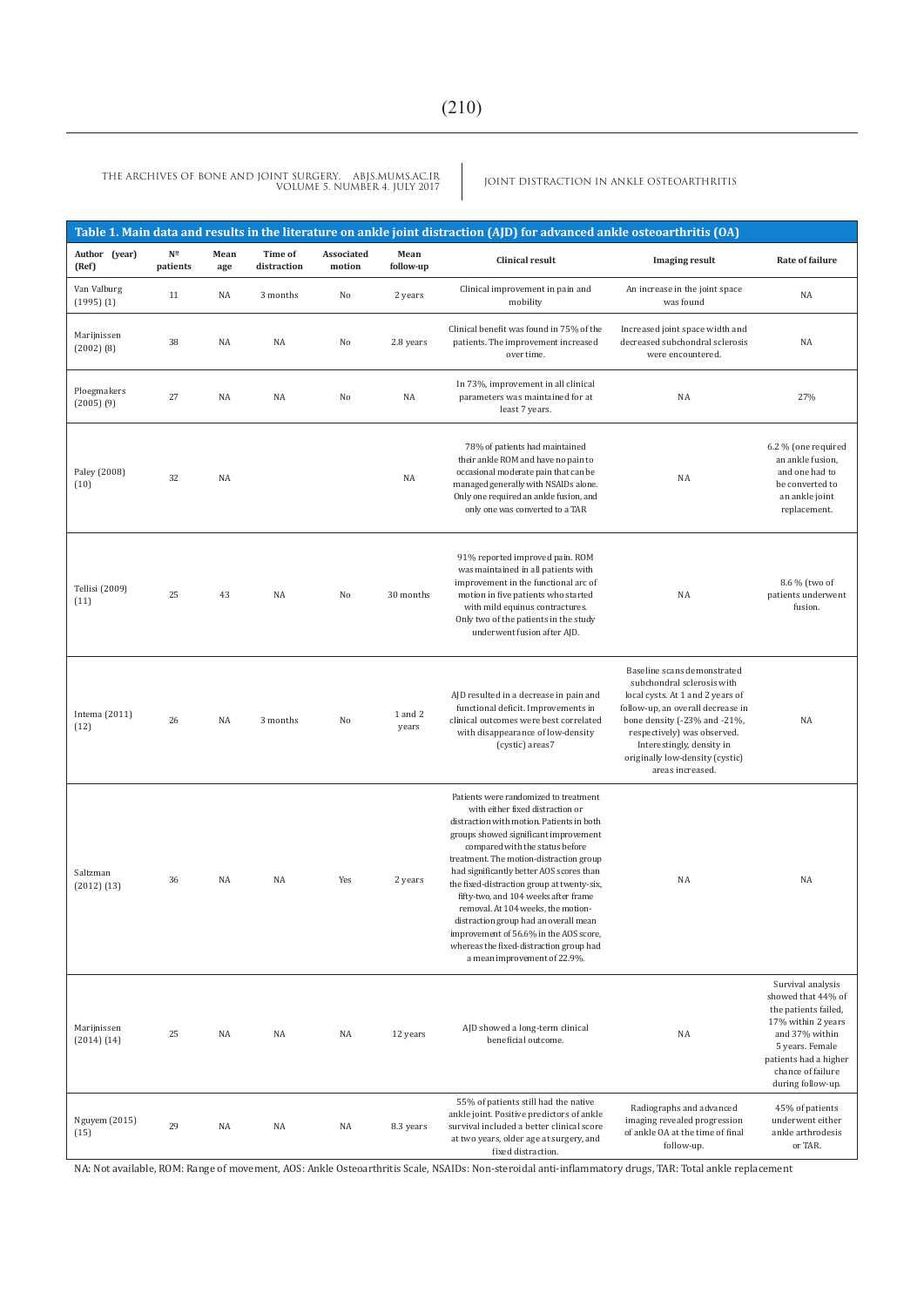THE ARCHIVES OF BONE AND JOINT SURGERY. ABJS.MUMS.AC.IR | JOINT DISTRACTION IN ANKLE OSTEOARTHRITIS VOLUME 5. NUMBER 4. JULY 2017

#### **Discussion**

The intention of this paper was to revise the literature with the aim of responding the following question: What are the outcomes of AJD in advanced osteoarthritis of the ankle. The quality of studies published up to now on the topic is poor (low level of evidence, levels III and IV).

The overall number of patients managed up to now with AJD is 249. The published mean follow-ups are very variable, from 1 year to 12 years (1, 8-15). The rate of good results (clinical improvement) ranged between  $73\%$  and  $91\%$  (1, 8-15). The percentage of failures (final ankle arthrodesis or TAR) ranged between 6.2% and 44% (1, 8-15). The report with the longest followup demonstrated that 44% of the patients failed, 17% within 2 years and 37% within 5 years (14). Women had a greater possibility of failure during follow-up.

For Nguyen et al, positive predictors of ankle survival were the following: a better AOS score at 2 years, older age at the time of surgery, and immovable distraction (15). Radiological examination and advanced imaging demonstrated worsening of ankle OA at the time of final follow-up. Adding ankle mobility to AJD demonstrated an early and maintained beneficial influence on result (13).

A minimum of 5.8 mm of distraction gap must be achieved because 5 mm of radiological articular space, as advised historically, could not be appropriate to preclude contact of the joint surfaces throughout weightbearing (16).

In our review of the literature we have observed a broad range of amelioration rate, ranging from 22.9% to 91%. There are some possible explanations to this fact: distinct inclusion criteria, distinct indications (the surgical technique was usually advised in well-aligned and stable ankle joints in younger patients), distinct surgical procedures (some authors utilized bone marrow

aspiration injection simultaneously).

In the literature there are some concerns with respect to the level of distraction and possible nerve injury or functional results. Thus, it is a debatable topic that requires further investigation.

Ankle function after AJD appears to worsen over time. It is also real for all reconstructions including ankle fusion or TAR. However in 1999 van Valburg et al stated that best outcomes of AJD can be encountered after one year following AID (7).

There is a polemic in the literature concerning whether AJD must be fixed or with movement. Saltzman et al have observed that motion-distraction generated substantially superior AOS scores than immovable distraction at 26, 52, and 104 weeks follow-up (13). However, Nguyen et al encountered AJD as a favorable predictor of ankle durability (15).

In conclusion, between 73% and 91% of patients with advanced OA of the ankle attained a clinical gain from AJD. A minimum of 5.8 mm of distraction gap must be achieved. Putting together ankle movement and distraction demonstrated an early and maintained beneficial effect on result. Ankle function after AJD deteriorates over time.

E. Carlos Rodriguez-Merchan MD PhD Department of Orthopaedic Surgery, La Paz University Hospital-IdiPaz, Madrid, Spain; and School of Medicine, Autonomous University, Madrid, Spain

#### **References**

- 1. van Valburg AA, van Roermund PM, Lammens J, van Melkebeek J, Verbout AJ, Lafeber EP, et al. Can Ilizarov joint distraction delay the need for an arthrodesis of the ankle? A preliminary report. J Bone Joint Surg Br. 1995; 77(5):720-5.
- 2. Sharifi SR, Ebrahimzadeh MH, Ahmadzadeh-Chabok H, Khajeh-Mozaffari J. Closed total talus dislocation without fracture: a case report. Cases J. 2009; 2(2):9132.
- 3. Gharehdaghi M, Rahimi H, Mousavian A. Anterior ankle arthrodesis with molded plate: technique and outcomes. Arch Bone Jt Surg. 2014; 2(3):203-9.
- 4. Kluesner AJ, Wukich DK. Ankle arthrodiastasis. Clin Podiatr Med Surg. 2009; 26(2):227-44.
- 5. Paley D, Lamm BM. Ankle joint distraction. Foot Ankle

Clin. 2005; 10(4):685-98.

- 6. Judet R, Judet T. The use of a hinge distraction apparatus after arthrolysis and arthroplasty (author's transl). Rev Chir Orthop Reparatrice Appar Mot. 1978; 64(5):353-65.
- 7. van Valburg AA, van Roermund PM, Marijnissen AC, van Melkebeek J, Lammens J, Verbout AJ, et al. Joint distraction in treatment of osteoarthritis: a two-year follow-up of the ankle. Osteoarthritis Cartilage. 1999; 7(5):474-9.
- 8. Marijnissen AC, Van Roermund PM, Van Melkebeek J, Schenk W, Verbout AJ, Bijlsma JW, et al. Clinical benefit of joint distraction in the treatment of severe osteoarthritis of the ankle: proof of concept in an open prospective study and in a randomized controlled